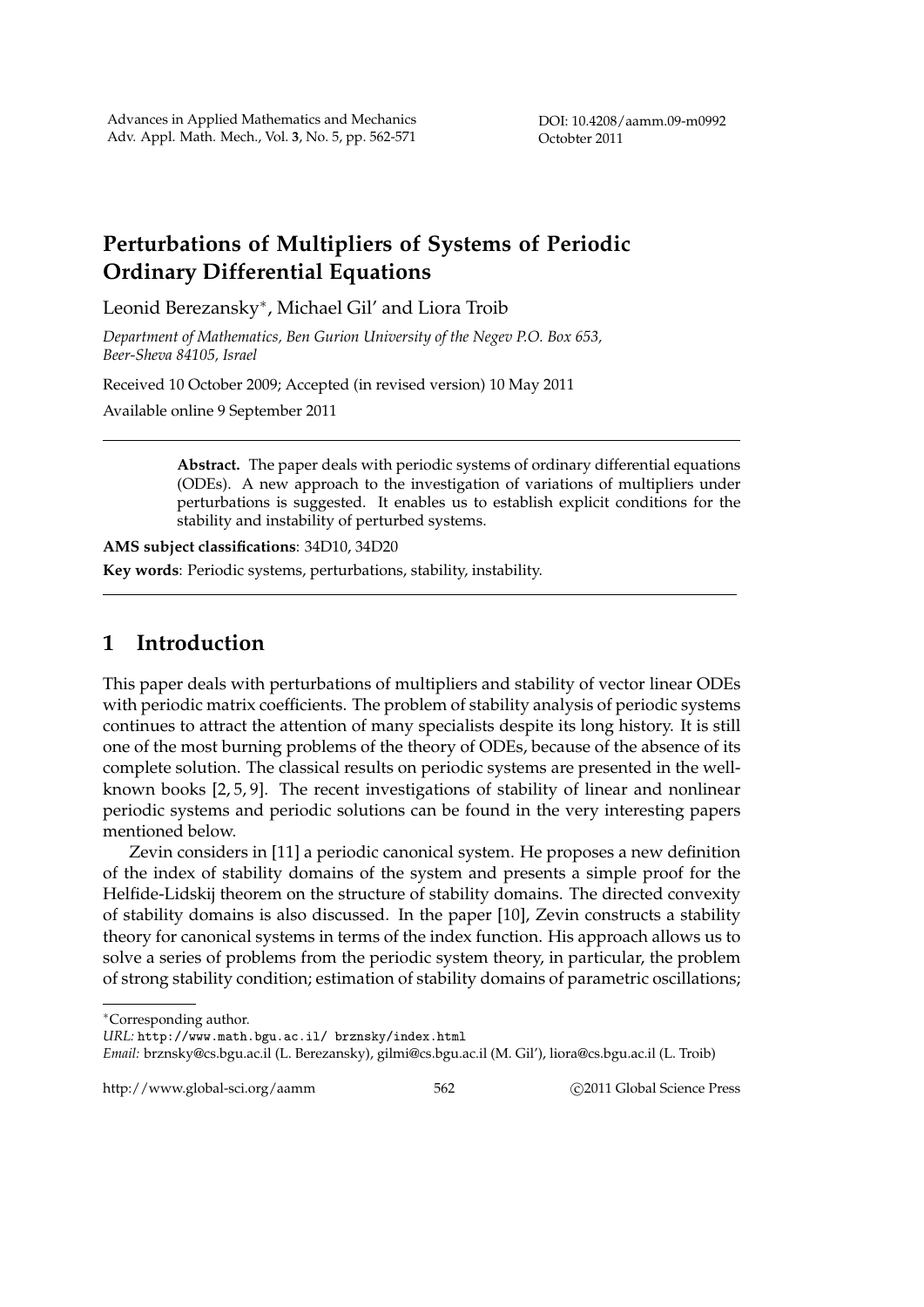parametric stabilization of unstable systems. The problem on parametric stabilization of the upper equilibrium of a pendulum is considered as an example. The paper [6] should be mentioned. It deals with perturbations of some nonautonomous oscillatory canonical systems with a small parameter. The continuous dependence of periodic solutions for the periodic quasilinear ordinary differential system containing a parameter is established in the paper [7]. The authors of the paper [1] review results on the exponential stability of nonautonomous linear periodic evolution equations. In the paper [8], Chebyshev polynomials are utilized to investigate the solutions higher order scalar linear differential equations with periodic coefficients. As it is well-known, Lyapunov has obtained conditions on the real periodic function  $q(t)$  under which the second-order differential equation

$$
y'' + q(t)y = 0,
$$

is stable. In the paper [4] the authors generalize Lyapunov's result for the differential equation of the form

$$
(p(t)y')' + q(t)y = 0,
$$

with periodic coefficients  $p(t)$  and  $q(t)$ . Certainly we could not survey the whole subject here and refer the reader to the above listed publications and references given therein.

Furthermore, as it is well-known [9, pp. 282], the classical methods of the perturbation theory of periodic systems is based on the expansions of the perturbed evolution operator in fractional powers of the perturbation parameter. Such methods often require cumbersome calculations. We suggest a new approach to the investigations of perturbations of multipliers which is based on the recent estimates for the norm of the resolvent of a matrix. Our results enable us to establish explicit conditions for stability and instability of perturbed systems. The Hill equations are considered as examples.

#### **2 The basic lemma**

Consider the equations

$$
\dot{x} = A(t)x,\tag{2.1}
$$

$$
\dot{x} = \tilde{A}(t)x,\tag{2.2}
$$

where  $A(t)$  and  $\widetilde{A}(t)$  are *T*-periodic piecewise continuous  $n \times n$ -matrices.

Let  $U(t)$  and  $U(t)$  be the Cauchy operators to Eqs. (2.1) and (2.2), respectively. Then

$$
U(t,s) = U(t)U^{-1}(s) \quad \text{and} \quad \widetilde{U}(t,s) = \widetilde{U}(t)\widetilde{U}^{-1}(s),
$$

are the corresponding evolution operators. The eigenvalues  $\mu$  and  $\tilde{\mu}$  of  $U(T)$  and of  $U(T)$ , respectively, taken with their multiplicities are called the multipliers to Eqs.  $(2.1)$ and (2.2), respectively. Denote

$$
\gamma := \|U(T) - U(T)\|,
$$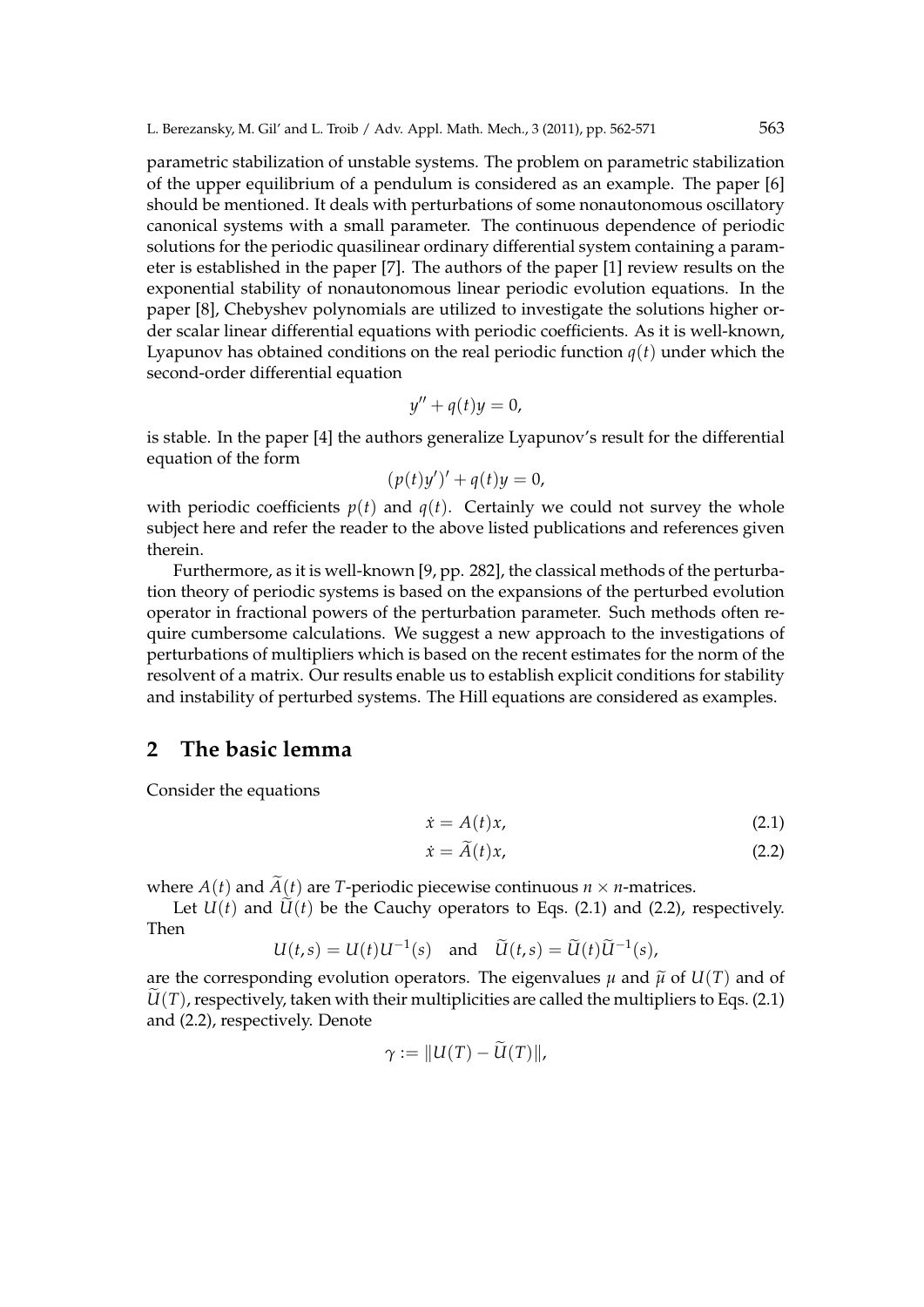where *∥ · ∥* is the Euclidean norm.

Let *A* be a constant  $n \times n$ -matrix. The following quantity plays a key role in this paper:

$$
g(A) = \left[ N_2^2(A) - \sum_{k=1}^n |\lambda_k(A)|^2 \right]^{\frac{1}{2}},
$$
\n(2.3)

where  $\lambda_k(A)$ ,  $k = 1, \dots, n$  are the eigenvalues of *A*,

$$
N_2(A)^2 = \text{Trace } AA^*,
$$

is the Frobenius (Hilbert-Schmidt norm) of *A*. Here *A ∗* is adjoint to *A*. Since

$$
\sum_{k=1}^n |\lambda_k(A)|^2 \ge \Big|\sum_{k=1}^n \lambda_k^2(A)\Big| = |Trace\ A^2|,
$$

one can write

$$
g^2(A) \leq N_2^2(A) - |\text{Trace } A^2|.
$$

If *A* is a normal matrix:  $AA^* = A^*A$ , then  $g(A) = 0$ , since

$$
N_2^2(A) = \sum_{k=1}^n |\lambda_k(A)|^2,
$$

in this case. Let  $A_I = (A - A^*)/2i$ . Then

$$
g^{2}(A) \le \frac{N_{2}^{2}(A - A^{*})}{2} = 2N_{2}^{2}(A_{I}),
$$
  
 
$$
g(Ae^{i\tau} + zI) = g(A), \qquad \tau \in \mathbb{R}, \ z \in \mathbb{C},
$$

where *I* is the unit matrix, see [3, Section 2.1]. Thus,

$$
g(U(T)) = \left[ N_2^2(U(T)) - \sum_{k=1}^n |\mu_k|^2 \right]^{\frac{1}{2}},
$$
\n(2.4)

where  $\mu_k$ ,  $k = 1, \cdots, m$  are the multipliers of (2.1).

**Lemma 2.1.** For any multiplier  $\tilde{\mu}$  of Eq. (2.2), there is a multiplier  $\mu$  of Eq. (2.1), such that  $|\mu - \tilde{\mu}| \leq z(\gamma)$ *, where*  $z(\gamma)$  *is the unique positive root of the algebraic equation* 

$$
x^n = \gamma P(x), \tag{2.5}
$$

*with*

$$
P(x) = \sum_{k=0}^{n-1} \frac{g^k (U(T))}{\sqrt{k!}} x^{n-k-1}, \quad x > 0.
$$

*Proof.* This result is due to Theorem 4.4.1 [3]. □

Below we give some estimates for *z*( $\gamma$ ).

Let us point the following corollary of Lemma 2.1.

**Corollary 2.1.** *If Eq.* (2.1) *is asymptotically stable and*  $\max_k |\mu_k| + z(\gamma) < 1$ *, then Eq.* (2.2) *is also asymptotically stable; if Eq.* (2.1) *is unstable and*  $|\mu_k| > 1 + z(\gamma)$ , for at least one k, *then* (2.2) *is also unstable.*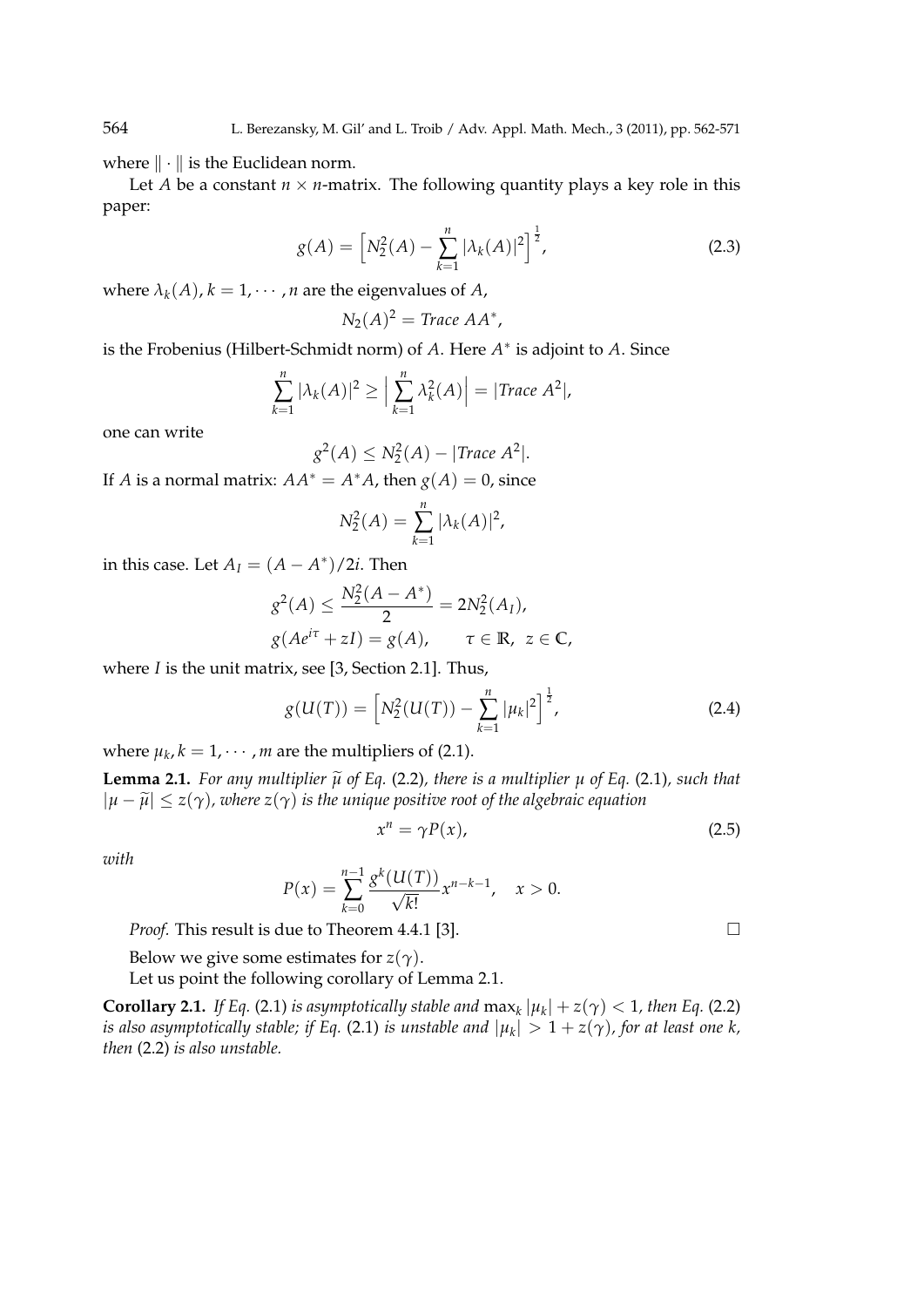# **3 The main result**

Notice that by Lemma 1.6.1 from [3] we have the inequality

$$
z(\gamma) \le \delta(\gamma),\tag{3.1}
$$

where

$$
\delta(\gamma) = \begin{cases} \sqrt[n]{\gamma P(1)}, & \text{if } \gamma P(1) \leq 1, \\ \gamma P(1), & \text{if } \gamma P(1) \geq 1. \end{cases}
$$

Furthermore, the Wintner inequalities

$$
||U(t,s)|| \le \exp\left(\int_{s}^{t} \Lambda(v)dv\right),\tag{3.2}
$$

and

$$
\|\widetilde{U}(t,s)\| \le \exp\left(\int_{s}^{t} \widetilde{\Lambda}(v) dv\right),\tag{3.3}
$$

,

are valid, where  $\Lambda(t)$  and  $\widetilde{\Lambda}(t)$  are the largest eigenvalues of

$$
A_R(t) = \frac{(A(t) + A^*(t))}{2} \quad \text{and} \quad \widetilde{A}_R(t) = \frac{(\widetilde{A}(t) + \widetilde{A}^*(t))}{2}
$$

respectively, e.g., [2, Theorem III.4.7]. Furthermore, as it is well-known,

$$
U(t,\tau) - \widetilde{U}(t,\tau) = \int_{\tau}^{t} U(t,s) \big(A(s) - \widetilde{A}(s)\big) \widetilde{U}(s,\tau) ds,
$$

see [2, Section III.2]. By Eqs. (3.2) and (3.3),

$$
\gamma \le \int_0^T \|U(T,s)(A(s) - \widetilde{A}(s))\widetilde{U}(s)\|ds \le \hat{\gamma},\tag{3.4}
$$

where

$$
\hat{\gamma} = \int_0^T \exp\left(\int_s^T \Lambda(v) dv\right) ||A(s) - \widetilde{A}(s)|| \exp\left(\int_0^s \widetilde{\Lambda}(v) dv\right) ds.
$$

It is not hard to show that

$$
N_2(U(T)) \leq \sqrt{n} ||U(T)|| \leq \sqrt{n} \exp \left( \int_0^T \Lambda(v) dv \right),
$$

and thus,  $g(U(T)) \leq g_T$ , where

$$
g_T := \left[ n \exp \left( 2 \int_0^T \Lambda(v) dv \right) - \sum_{k=1}^n |\mu_k|^2 \right]^{\frac{1}{2}} \le \sqrt{n} \exp \left( \int_0^T \Lambda(v) dv \right). \tag{3.5}
$$

Consequently,

$$
P(x) \le \hat{P}(x) := \sum_{k=0}^{n-1} \frac{g_T^k}{\sqrt{k!}} x^{n-k-1}, \quad x > 0.
$$

Now Eq. (3.1) implies the main result of the paper.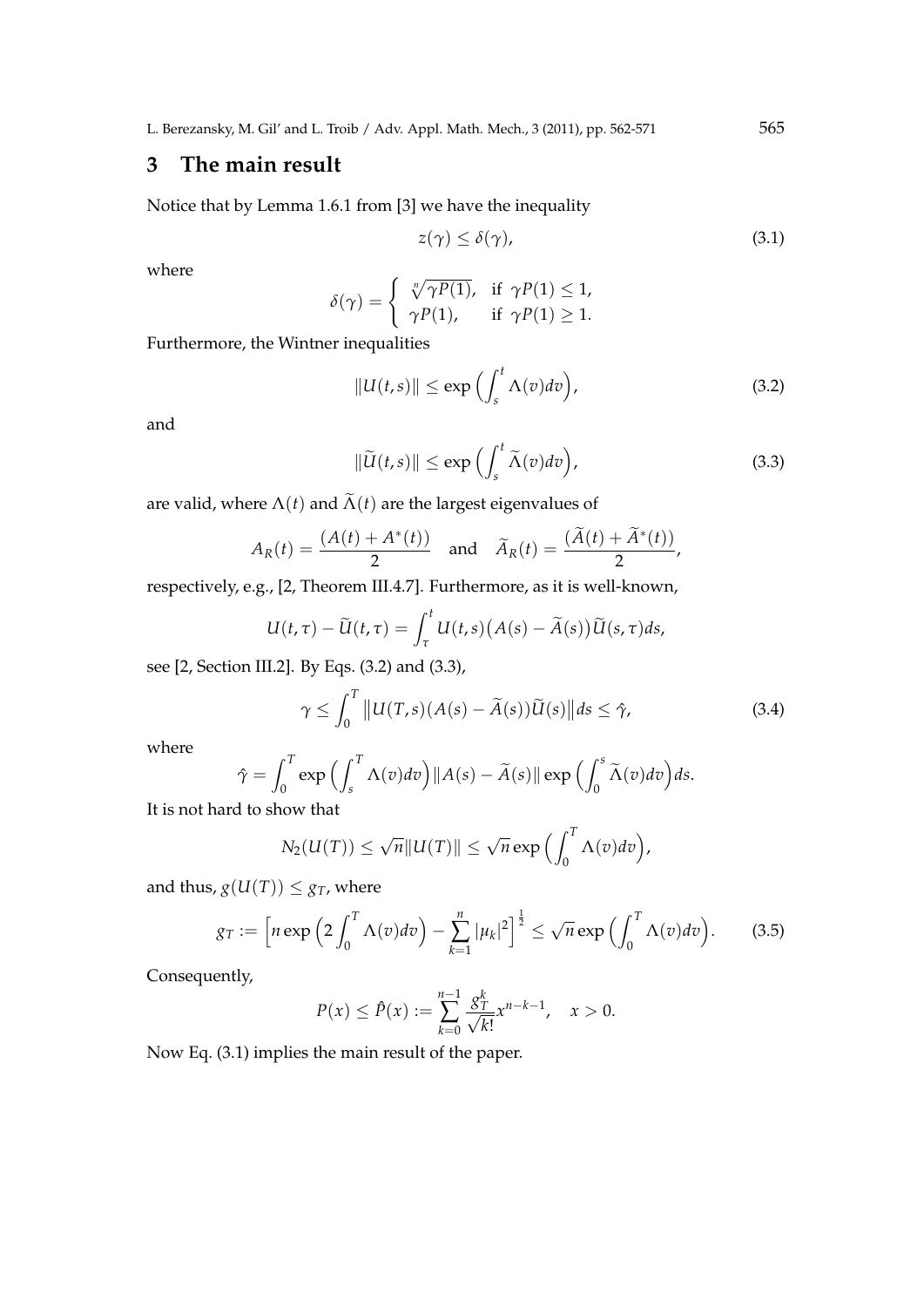**Theorem 3.1.** For any multiplier  $\widetilde{\mu}$  of Eq. (2.2), there is a multiplier  $\mu$  of Eq. (2.1), such that  $|\mu - \tilde{\mu}|$  ≤  $\hat{\delta}(\hat{\gamma})$ *, where* 

$$
\hat{\delta}(\hat{\gamma}) = \begin{cases} \sqrt[n]{\hat{\gamma}\hat{P}(1)}, & \text{if } \hat{\gamma}\hat{P}(1) \leq 1, \\ \hat{\gamma}\hat{P}(1), & \text{if } \hat{\gamma}\hat{P}(1) \geq 1. \end{cases}
$$

# **4 Perturbations of the Mathieu equations**

Consider the Mathieu equation

$$
\frac{d^2u(t)}{dt^2} + (a - 2q\cos(2t))u(t) = 0, \quad t > 0, \quad a > 0, \quad q \in \mathbb{R}.
$$
 (4.1)

Simultaneously consider the equation

$$
\frac{d^2u(t)}{dt^2} + c(t)u(t) = 0, \quad t > 0,
$$
\n(4.2)

where

$$
c(t) = a - 2q\cos(2t) + c_0h(t),
$$

with a positive constant  $c_0$  and a measurable  $\pi$ -periodic function  $h(t)$  satisfying the condition

$$
\max_{0\leq t\leq \pi}|h(t)|=1.
$$

Rewrite Eqs. (4.1) and (4.2) as Eqs. (2.1) and (2.2), respectively, with the matrices

$$
A(t) = \begin{pmatrix} 0 & -a + 2q\cos(2t) \\ 1 & 0 \end{pmatrix} \text{ and } \tilde{A}(t) = \begin{pmatrix} 0 & -c(t) \\ 1 & 0 \end{pmatrix}.
$$

It is not hard to show that under consideration

$$
\Lambda(t) = \frac{1}{2} |1 - a + 2q \cos(2t)|
$$
 and  $\widetilde{\Lambda}(t) = \frac{1}{2} |1 - c(t)|$ .

In addition,

$$
||A(t) - \widetilde{A}(t)|| = c_0|h(t)| \leq c_0.
$$

So in the considered case we have

$$
\hat{\gamma} \leq \int_0^{\pi} \exp\left(\frac{1}{2} \int_s^{\pi} |1 - a + 2q \cos(2t)| dt\right) c_0 \exp\left(\frac{1}{2} \int_0^s |1 - c(t)| dt\right) ds
$$
  
=  $c_0 \int_0^{\pi} \exp\left[\frac{1}{2} \left(\int_s^{\pi} |1 - a + 2q \cos(2t)| dt + \int_0^s |1 - a + 2q \cos(2t) - c_0 h(t)| dt\right)\right] ds$   
 $\leq c_0 \pi \exp\left[\frac{1}{2} \left(c_0 \pi + \int_0^{\pi} |1 - a + 2q \cos(2t)| dt\right)\right].$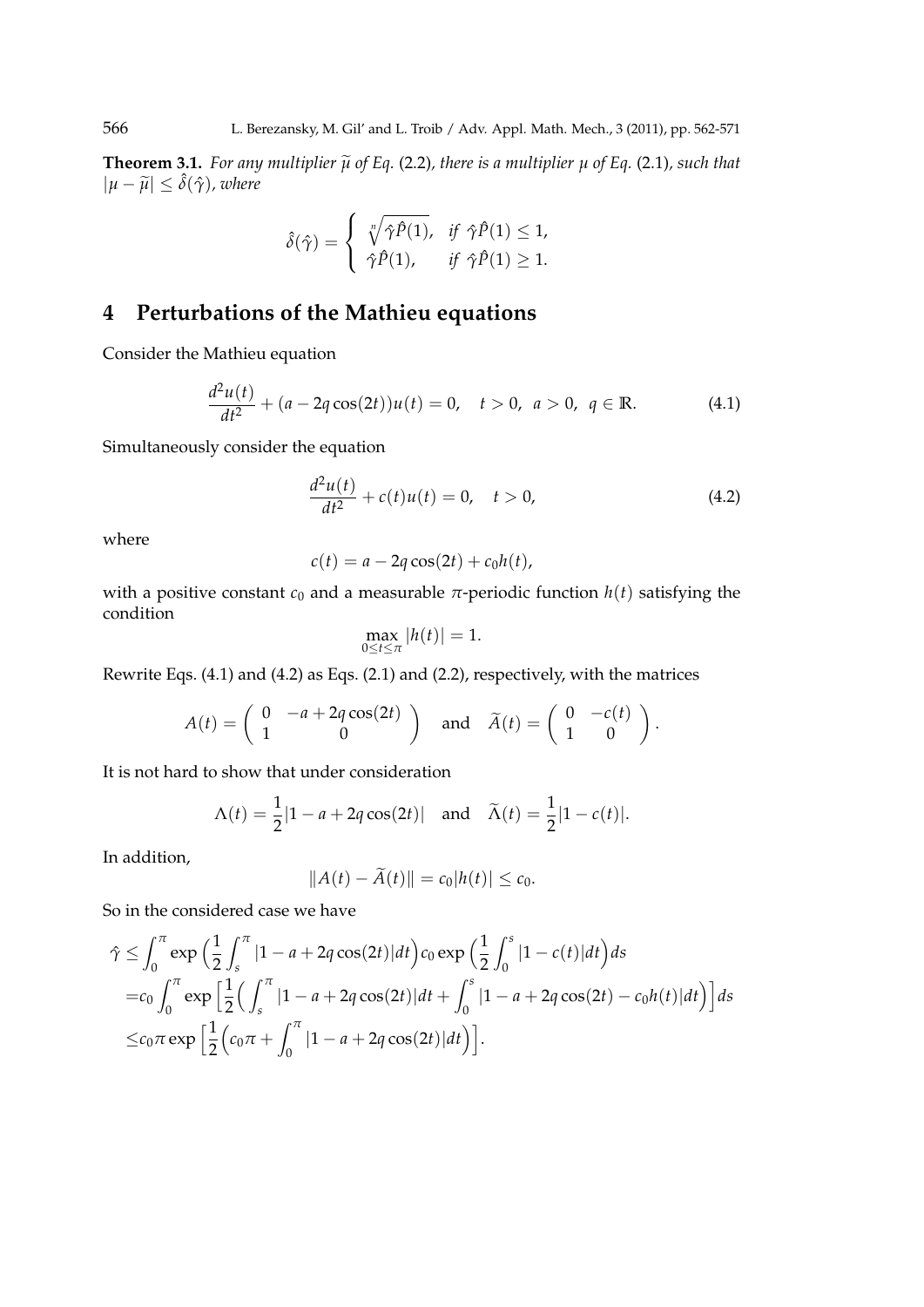But

$$
\int_0^{\pi} |1-a+2q\cos(2t)|dt \leq \int_0^{\pi} (|1-a|+2q|\cos(2t)|)dt = \pi |1-a|+4q.
$$

Thus

 $\hat{\gamma}$  ≤ *ŵ*,

where

$$
\hat{w} := c_0 \pi \exp \Big[ \frac{1}{2} \pi (c_0 + |1 - a|) + 2q \Big].
$$

Moreover, by Eq. (3.5),

$$
g_T \leq \sqrt{2} \exp \left[\frac{1}{2} \int_0^{\pi} |1 - a + 2q \cos(2s)| ds\right] \leq \hat{g},
$$

where

$$
\hat{g} := \sqrt{2} \exp\left[\frac{1}{2}\pi|1-a|+2q\right].
$$

So  $\hat{\delta}(\hat{\gamma}) \leq \hat{z}(c_0)$ , where

$$
\hat{z}(c_0) = \begin{cases}\n\sqrt{\hat{w}(1+\hat{g})}, & \text{if } \hat{w}(1+\hat{g}) \le 1, \\
\hat{w}(1+\hat{g}), & \text{if } \hat{w}(1+\hat{g}) \ge 1.\n\end{cases}
$$
\n(4.3)

Let  $\alpha_1$ ,  $\alpha_2$  be the characteristic numbers of the Mathieu equation (4.1). So  $\mu_k = e^{i\alpha_k}$  $(k = 1, 2)$ . Assume that (4.1) is stable; that is  $\alpha_1 = -\alpha_2 > 0$  are real. Since

$$
\widetilde{\mu}_k = -\frac{1}{2} Trace \ \widetilde{U}(\pi) \pm \sqrt{\frac{1}{4} (Trace \ \widetilde{U}(\pi))^2 - det \widetilde{U}(\pi)},
$$

cf. formula (0.5) from [2, Problems and complements to Chapter V], we see that  $\tilde{\mu}_k$ may be real and therefore unstable if and only if

$$
\frac{1}{4}(Trace \widetilde{U}(T))^{2} > det \widetilde{U}(T) = 1.
$$

So Eq. (4.2) is stable, if  $\widetilde{\alpha}_k = i^{-1} \ln \widetilde{\mu}_k$ ,  $(k = 1, 2)$  remain real. Besides, in this case,

$$
|\mu_k - \widetilde{\mu}_k|^2 = |e^{i\alpha_k} - e^{i\widetilde{\alpha}_k}|^2 = (\cos \alpha_k - \cos \widetilde{\alpha}_k)^2 + (\sin \alpha_k - \sin \widetilde{\alpha}_k)^2
$$
  

$$
\leq (\cos \alpha_k - 1)^2 + \sin^2 \alpha_k.
$$

So if

$$
|\mu_k - \widetilde{\mu}_k|^2 \leq (\cos \alpha_k - 1)^2 + \sin^2 \alpha_k = 2 - 2 \cos \alpha_k,
$$

then (4.2) is stable. Thus according to Theorem 3.1, if (4.1) is stable and

$$
\hat{z}(c_0) \le \sqrt{2 - 2\cos\alpha}, \quad \alpha = \alpha_1 = -\alpha_2,\tag{4.4}
$$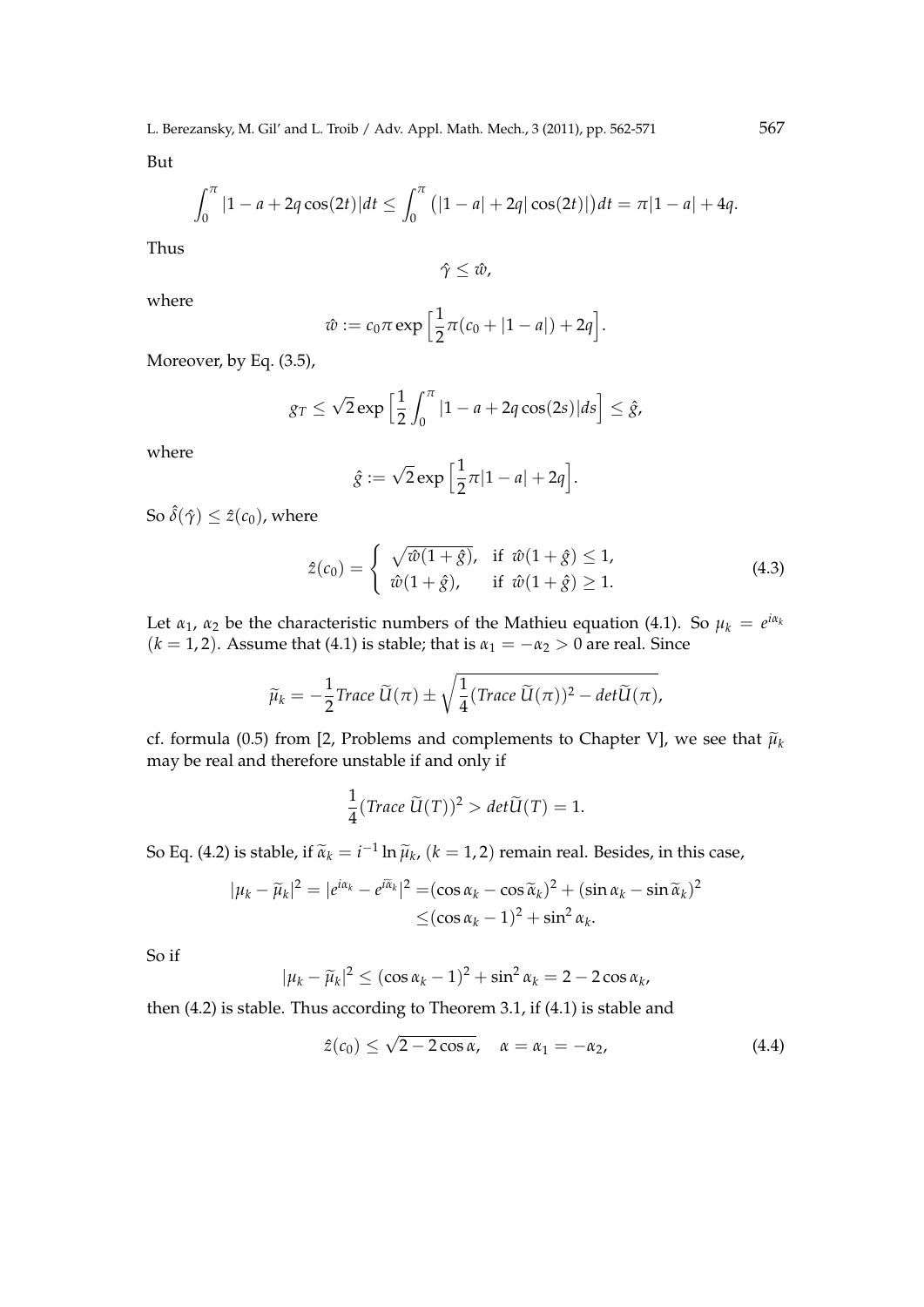$$
\hat{w}(1+\hat{g}) = c_0 \pi \exp\left[\frac{1}{2}\pi(c_0 + |1-a|) + 2q\right] \left(1 + \sqrt{2} \exp\left[\frac{1}{2}\pi|1-a| + 2q\right]\right).
$$

But  $1 + \sqrt{2}e^x \leq 3e^x$  (*x*  $\geq 0$ ) and therefore,

$$
\hat{w}(1+\hat{g}) \le 3c_0 \pi \exp\left[\pi \left(\frac{c_0}{2} + |1-a|\right) + 4q\right].
$$
 (4.5)

Now (4.4) implies the following result.

**Lemma 4.1.** *Let* (4.1) *be stable. Then in the case*  $\cos \alpha \geq 1/2$ *, Eq.* (4.2) *is stable, provided* 

$$
3c_0\pi \exp\left[\pi\left(\frac{c_0}{2} + |1 - a|\right) + 4q\right] \le 2 - 2\cos\alpha. \tag{4.6}
$$

*In the case* cos *α ≤* 1/2*, Eq.* (4.2) *is stable, provided*

$$
3c_0\pi \exp\left[\pi\left(\frac{c_0}{2} + |1 - a|\right) + 4q\right] \le \sqrt{2 - 2\cos\alpha}.\tag{4.7}
$$

It is not hard to show that

$$
xe^x \leq \frac{1}{2}(e^{2x}-1),
$$

for any  $x > 0$ . Thus

$$
3c_0\pi \exp\left[\pi \frac{c_0}{2}\right] \le 6\pi \frac{c_0}{2} \exp\left[\pi \frac{c_0}{2}\right] \le 3(e^{\pi c_0}-1).
$$

So (4.6) certainly holds, if

$$
3(e^{\pi c_0}-1)\exp[\pi|1-a|+4q]\leq 2(1-\cos\alpha).
$$

Or

$$
c_0 \leq \frac{1}{\pi} \ln \left[ \frac{2}{3} \exp \left( -\pi |1 - a| - 4q \right) (1 - \cos \alpha) + 1 \right]. \tag{4.8}
$$

Similarly, (4.7) certainly holds, if

$$
c_0 \leq \frac{1}{\pi} \ln \left[ \frac{1}{3} \exp \left( -\pi |1 - a| - 4q \right) \sqrt{2(1 - \cos \alpha)} + 1 \right]. \tag{4.9}
$$

We thus get

**Corollary 4.1.** *Let* (4.1) *be stable. Then in the case*  $\cos \alpha \geq 1/2$ *, Eq.* (4.2) *is stable, provided* (4.8) *is valid. In the case* cos *α ≤* 1/2*, Eq.* (4.2) *is stable, provided* (4.9) *holds.*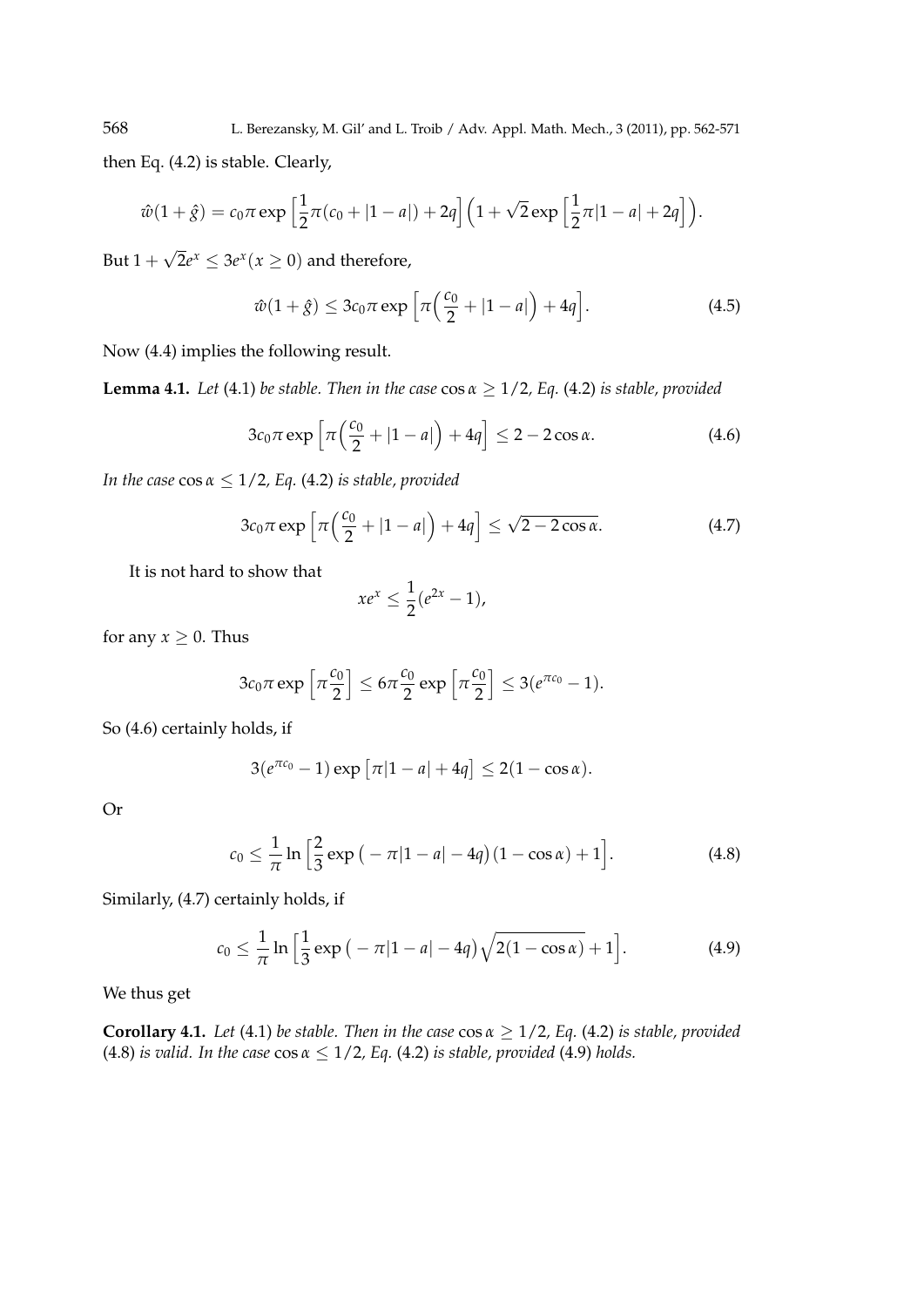L. Berezansky, M. Gil' and L. Troib / Adv. Appl. Math. Mech., 3 (2011), pp. 562-571 569

Now let us assume that Eq. (4.1) is unstable. In this case

$$
\alpha_1=w+ib,\quad \alpha_2=w-ib,
$$

with  $b > 0$  and a real  $w$ . So

$$
|\mu_1| = e^{-b}
$$
 and  $|\mu_2| = e^{b}$ .

By Corollary (2.1), if  $|\mu_2| > 1 + \hat{z}(c_0)$ , then (4.2) is unstable. Thanks to (4.5), we get the following result.

**Lemma 4.2.** *Let* (4.1) *be unstable. Then in the case*  $b \leq \ln 2$ *, Eq.* (4.2) *is unstable, provided* 

$$
3c_0\pi\exp\left[\pi\left(\frac{c_0}{2}+|1-a|\right)+4q\right]\leq (e^b-1)^2.
$$

*In the case b*  $\geq$   $\ln 2$ *, Eq.* (4.2) *is unstable, provided* 

$$
3c_0\pi\exp\left[\pi\left(\frac{c_0}{2}+|1-a|\right)+4q\right]\leq e^b-1.
$$

Hence, repeating the arguments of the proof of the previous corollary we get

**Corollary 4.2.** *Let* (4.1) *be unstable. Then in the case b*  $\leq$  ln 2*, Eq.* (4.2) *is unstable, if* 

$$
c_0 \leq \frac{1}{\pi} \ln \left[ \frac{1}{3} \exp \big( -\pi |1-a| - 4q \big) (e^b - 1)^2 + 1 \right].
$$

*In the case b > ln 2, Eq.* (4.2) *is unstable, provided* 

$$
c_0 \leq \frac{1}{\pi} \ln \Big[ \frac{1}{3} \exp \big(-\pi |1-a| - 4q\big) (e^b - 1) + 1 \Big].
$$

## **5 Numerical examples**

**Example 5.1** (The stable case). Let us consider the Mathieu equation with  $a = 0.95$ , *q* = 0.001. That is,

$$
\frac{d^2u(t)}{dt^2} + (0.95 - 0.002\cos(2t))u(t) = 0.
$$
\n(5.1)

By "Mathematica" we find that the characteristic number  $α = 0.97$ , i.e., it is real and therefore Eq. (5.1) is stable. Now let us consider a perturbation of Eq. (5.1) , with  $h(t) = \sin(2t)$ , then we get the following equation:

$$
\frac{d^2u(t)}{dt^2} + (0.95 - 0.002\cos(2t) + c_0\sin(2t))u(t) = 0.
$$
\n(5.2)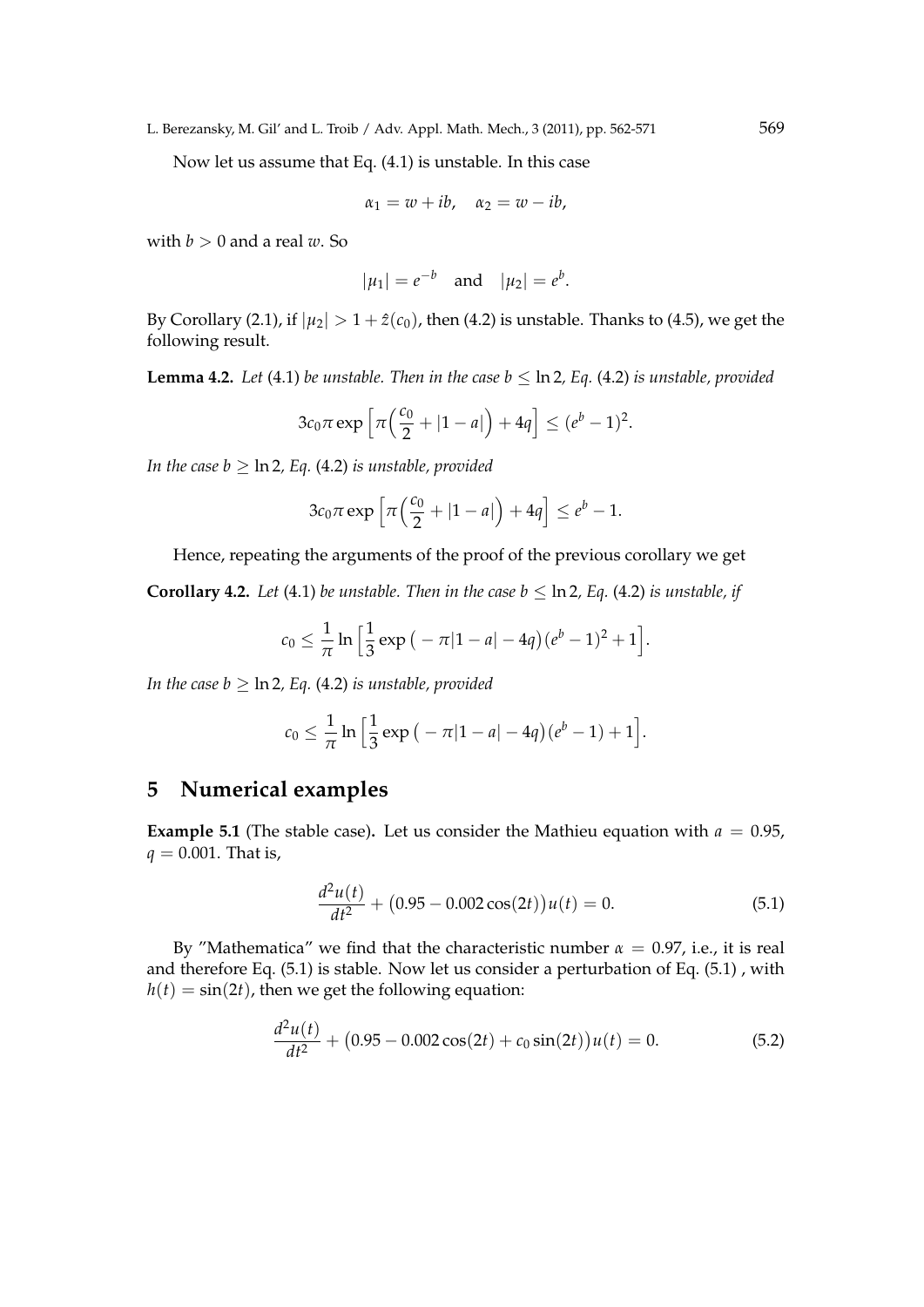Take into account that  $\cos \alpha = 0.56 > 0.5$ . Then by Corollary (4.2), for

$$
c_0 \leq \frac{1}{\pi} \ln \Big[\frac{2(1-\cos 0.97)}{3\exp[0.05\pi+0.004]}+1\Big] = 0.07,
$$

we obtain the stability of (5.2), if  $c_0 \le 0.07$ . By "Mathematica" we can see that that for  $c_0 \le 0.07$ , Eq. (5.2) is stable, but if we take  $c_0 = 0.1$ , then the simulation in "Mathematica" shows that (5.2) is already unstable.

Now take the function

$$
h(t) = \begin{cases} 2\left(\frac{t}{\pi} - 1\right), & \text{if } k\pi \le t \le \left(k + \frac{1}{2}\right)\pi, \\ 2\left(k + 1 - \frac{t}{\pi}\right), & \text{if } \left(k + \frac{1}{2}\right)\pi < t \le (k + 1)\pi, \end{cases}
$$

where  $k = 0, 1, \cdots$ .

It is not hard to check that in this case also  $\max_t |h(t)| = 1$  and in the same way we get stability for  $c_0 \leq 0.07$ .

**Example 5.2** (The unstable case). Let us consider the Mathieu equation with  $a = 1$ ,  $q = 0.5$ . That is,

$$
\frac{d^2u(t)}{dt^2} + (1 - \cos(2t))u(t) = 0.
$$
\n(5.3)

By "Mathematica" we find that the characteristic numbers of (5.3) are complex:  $\alpha_{1,2} = 1 \pm 0.24i$  complex; therefore Eq. (5.3) is unstable. Now let us consider the perturbed equation

$$
\frac{d^2u(t)}{dt^2} + (1 - \cos(2t) + c_0\sin(2t))u(t) = 0.
$$
\n(5.4)

So  $h(t) = \sin(2t)$ . Take into account that  $b = 0.24 < \ln 2$ . Then by Corollary 4.2, we get that (5.4) is unstable, provided

$$
c_0 \le \frac{1}{\pi} \ln \left[ \frac{(e^{0.24} - 1)^2}{3e^2} + 1 \right] \le 0.001.
$$

By "Mathematica" we can see that for  $c_0 = 0.001$ , Eq. (5.4) is really unstable.

## **References**

- [1] C. BUSE, O. JITIANU AND C. PREDA, *Exponential stability for solutions of linear differential equations with periodic coefficients*, Int. J. Differ. Equ. Appl., 5 (2002), pp. 45–54.
- [2] YU. L. DALECKII AND M. G. KREIN, *Stability of solutions of differential equations in Banach space*, Am. Math. Soc., 1974.
- [3] M. I. GIL', *Operator functions and localization of spectra*, Lect. Notes Math., Vol. 1830, Springer Verlag, Berlin, 2003.